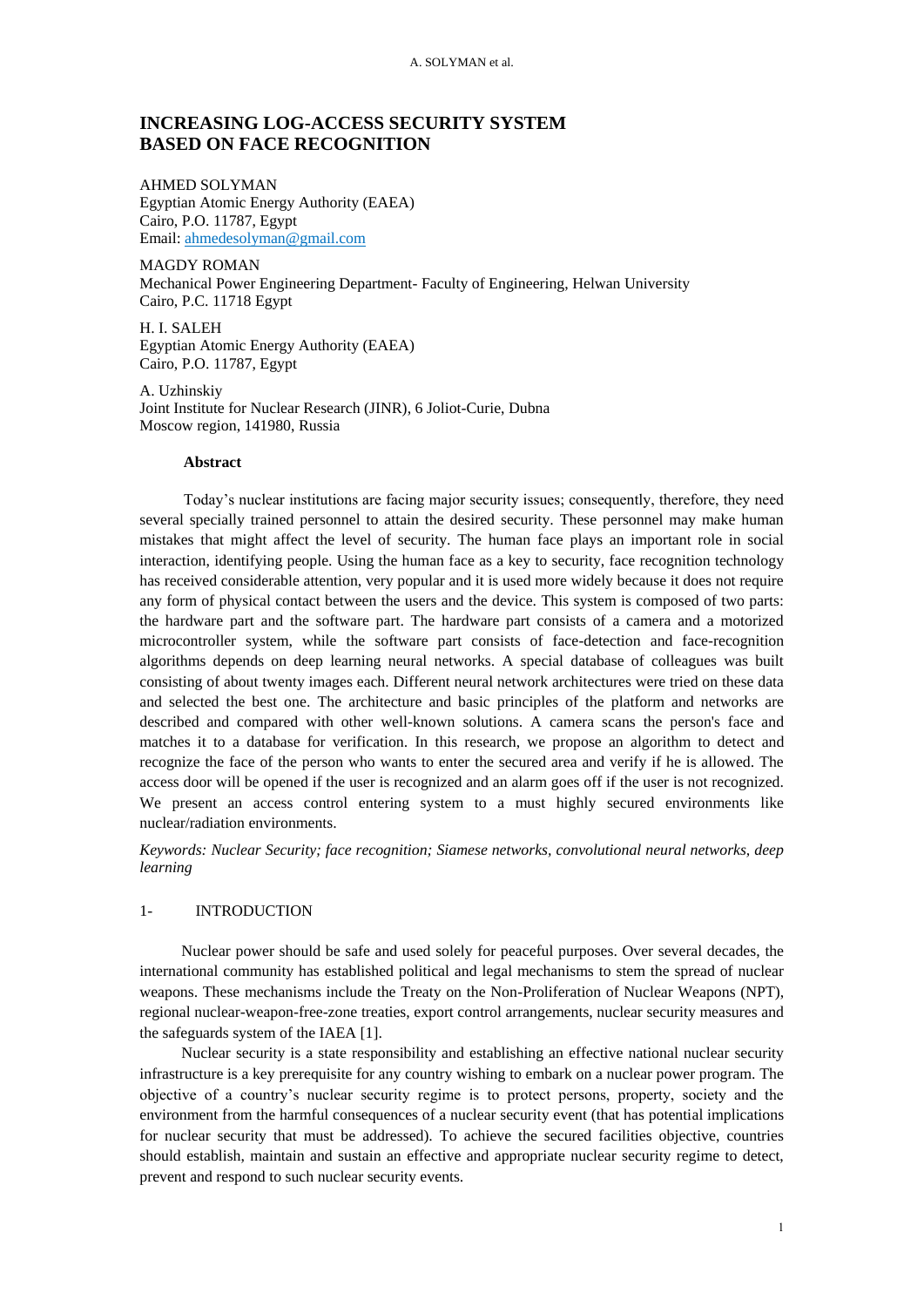The access control system is a very important tool to control access of people or personnel to a facility. It is used primarily to put in place a self-managed (non-human intervention) system to isolate a secure area versus a non-secure or public area. As compared with other biometrics systems, face recognition (FR) has good advantages because of its non-contact process. Face images can be captured from a distance without any direct contact identified from a person, and the identification does not require interacting with the person. We present in this paper, a biometric access control device, which is based on the identification of worker's faces using a camera in order to increase security.

Real-time face recognition is considered part of the field of biometrics. Biometrics is the ability of a computer to recognize a human through facial characteristics. Today, biometrics is one of the fastest-growing fields in advanced technology. Predictions indicate a biometrics development in the next century, to authenticate identities and avoid and unauthorized access to networks and facilities.

A facial recognition device takes an image or a video of a human face and compares it to other image faces in a prepared database. The structure, shape, and proportions of the faces are compared during the face recognition steps. In addition, the distance between the eyes, nose, mouth, and jaw, upper outlines of the eye sockets, the sides of the mouth, location of the nose and eyes, and the area surrounding the check bones are also compared [2].

When using a facial recognition program, several pictures of the person must be taken at different angles and with different facial expressions. At the time of verification and identification, the subject stands in front of the camera for a few seconds, and then the image is compared to those that have been previously recorded. The advantages of facial recognition are that it is not intrusive, can be done from a faraway distance even without the person being aware that he/she is being scanned [2]. Such thing is needed in banks or government offices for example, and this is what makes facial recognition systems better than other biometric techniques in that they can be used for surveillance purposes like searching for wanted criminals, suspected terrorists, or missing children.

Face recognition devices are most beneficial to use for facial authentication than for identification purposes, because it is easy to alter someone's face, and because the person can disguise using a mask. In order to improve verification and identification results dramatically, facial recognition is preferred to be combined with another biometric method.

## 2- EXISTING SOLUTIONS

Face Recognition has gained a lot of interest from researchers and it has become one of the most popular areas of research in computer vision and biometrics surveyed [3]. PCA was introduced in 1901 [4] and later in 1965 was proposed for pattern recognition [5]. After a span of thirty four years, Freeman and Tenenbaum proposed a bilinear model with a general framework [6]. It has also been widely considered as a successful application of image processing. Other than FR, there are multiple methods of biometric identification, for example, fingerprints and iris scans as illustrated in Table1 [7].

| Domain                      | <b>Application</b>                  |  |  |
|-----------------------------|-------------------------------------|--|--|
| <b>Biometric</b>            | Person identification               |  |  |
|                             | Automated identity (border control) |  |  |
| <b>Information Security</b> | Access security<br>-                |  |  |
|                             | Data privacy                        |  |  |
| <b>Access Management</b>    | Access authentication               |  |  |
|                             | Audit trails                        |  |  |
|                             | Permission grant                    |  |  |
| Law Enforcement             | Video surveillance                  |  |  |
|                             | Suspect identify                    |  |  |
|                             | Simulated aging                     |  |  |
| Personal Security           | Home surveillance                   |  |  |
|                             | Expression detection                |  |  |
| Entertainment and Leisure   | Video game<br>—                     |  |  |
|                             | Photo camera                        |  |  |

|  | Table 1. Face recognition applications (marques, 2010) |  |  |
|--|--------------------------------------------------------|--|--|
|  |                                                        |  |  |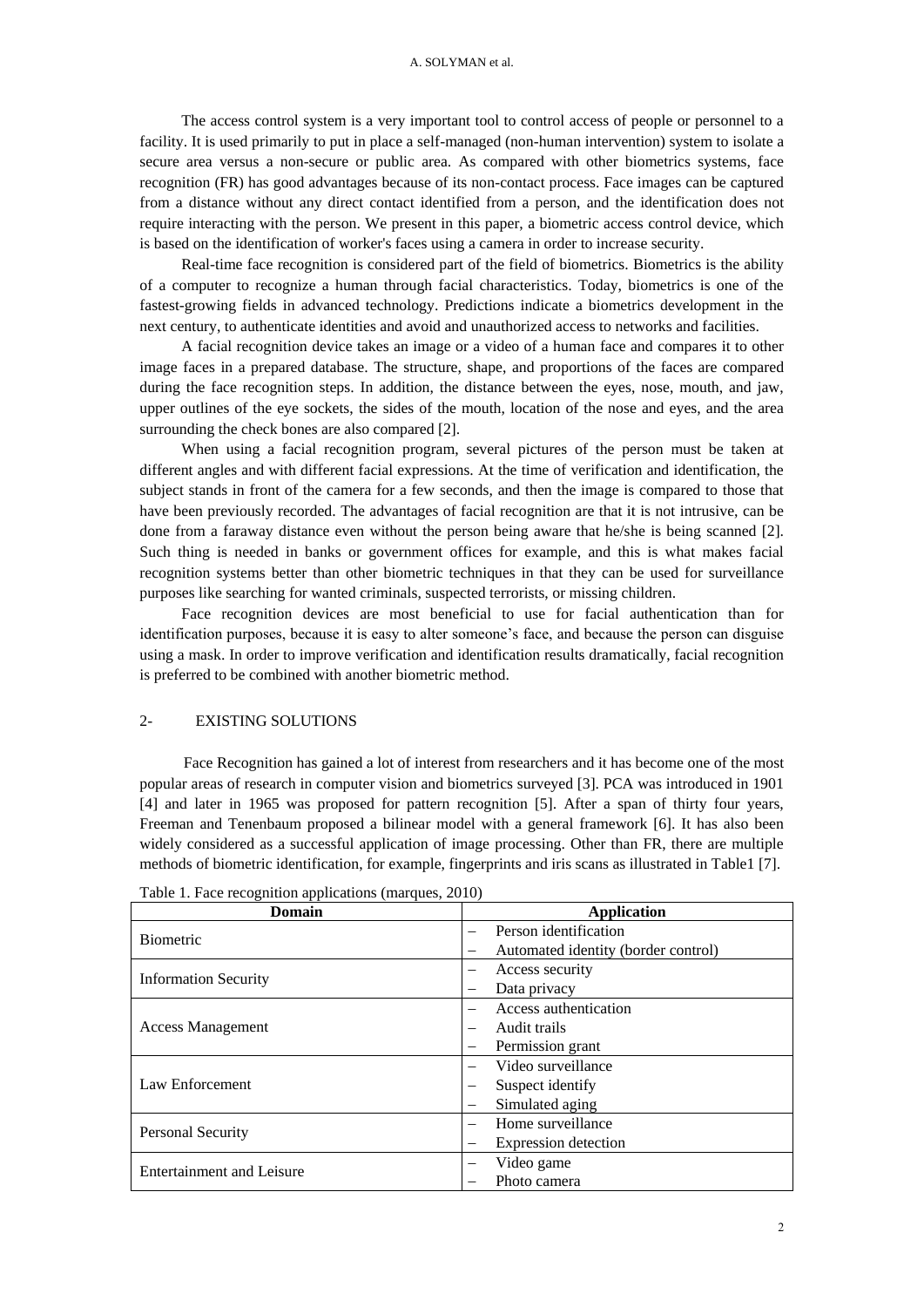#### A. SOLYMAN et al.

It is widely believed that FR is easier to use and secure as opposed to other forms of identification. As such, fingerprint has some limitations, as it is more difficult to retrieve due to fits orientation. Thorat [8] has identified another weakness in FR which includes many systems are less effective if there are significant differences in facial expressions. Other conditions where FR does not work well include poor lighting, sunglasses, long hair or partially covered face, and low quality image acquisition.

Regardless of the problems and limitations, many researches on FR are still being carried out such as computer vision, optics, pattern recognition, neural networks, machine learning, psychology and so forth. In fact, more techniques are being invented each year such as 3D FR or recognition from video. To overcome such issues mentioned earlier, a Principal Factor Scrutiny method was proposed as an efficient method for face recognition [9].

A facial recognition device enables to view an image or a video of a person and later compares with one in the database's gallery by extracting features from an image of the person's face. Face detection is the first stage in the recognition process where all faces are distinguished from non-faces. It is easy for human being to recognize faces even with different appearances such as different hairstyle, with and without glasses, contact lenses among others.

FR is the second stage after face detection has been done. One way to do this is by feature extractions. There are two approaches for feature extraction; local and global. For local feature, it extracts eyes, nose and mouth information. The coordinates of a set of features from the photographs are extracted and then used by the computer for recognition. For global feature, it extracts features from the whole image that is known as the holistic method. Turk and Pentland [10] discovered the residual error could be used to detect images of faces using eigenfaces. Koch, G., et al. [14] presents Siamese neural networks for one-shot image recognition, that we can use in this research.

### 3- APPROACHES FOR FACE RECOGNITION

There are many difficulties related to human facial recognition. The fact that human faces are all relatively similar, yet produce varying facial expressions makes it more difficult to generalize an algorithm. The face is arguably a person's most unique physical characteristic except in the case of identical twins. Each face has certain distinguishable facial features. These are the peaks and the valleys that make up the different facial features. Lighting conditions and the angle from which the facial image is taken are other factors to consider. Taking all this into account, it is important to note that humans themselves can distinguish a multitude of different faces quickly and with high accuracy [11]. The facial recognition software is based on the ability to first detect then recognizes faces, which are a technological feat in itself, and then measure the different features of each recognized face [12].

There are many applications that this algorithm could be used for, such as surveillance and security systems. Face recognition is a widespread use technology for Access Control. The task is stated as follows. There is only a group of authorized people, which the recognition system must accept. All the other people are unauthorized or 'alien' and should be rejected. Security identity, whether in the physical or virtual world, has always been a business-critical issue for the world's leading organizations. Whether access to the property, to valuable IP on corporate networks or simply proving your identity-adequate and robust security is essential [12, 13, 14].

Three main tasks of face recognition system may be named as: "data control", "access control", and "database retrieval system". The term "data control" means the verification of a human, by comparison, human actual camera image with a stored photo. Access control is the most scrupulous task in the field. Such systems compare the portrait of a tested person with photos of people who have access permissions. The last arises when it is necessary to determine the stored defined name and other information about a person just based on a person one casual photo. Because of great difference between the tasks, there is not a universal approach or algorithm for face recognition.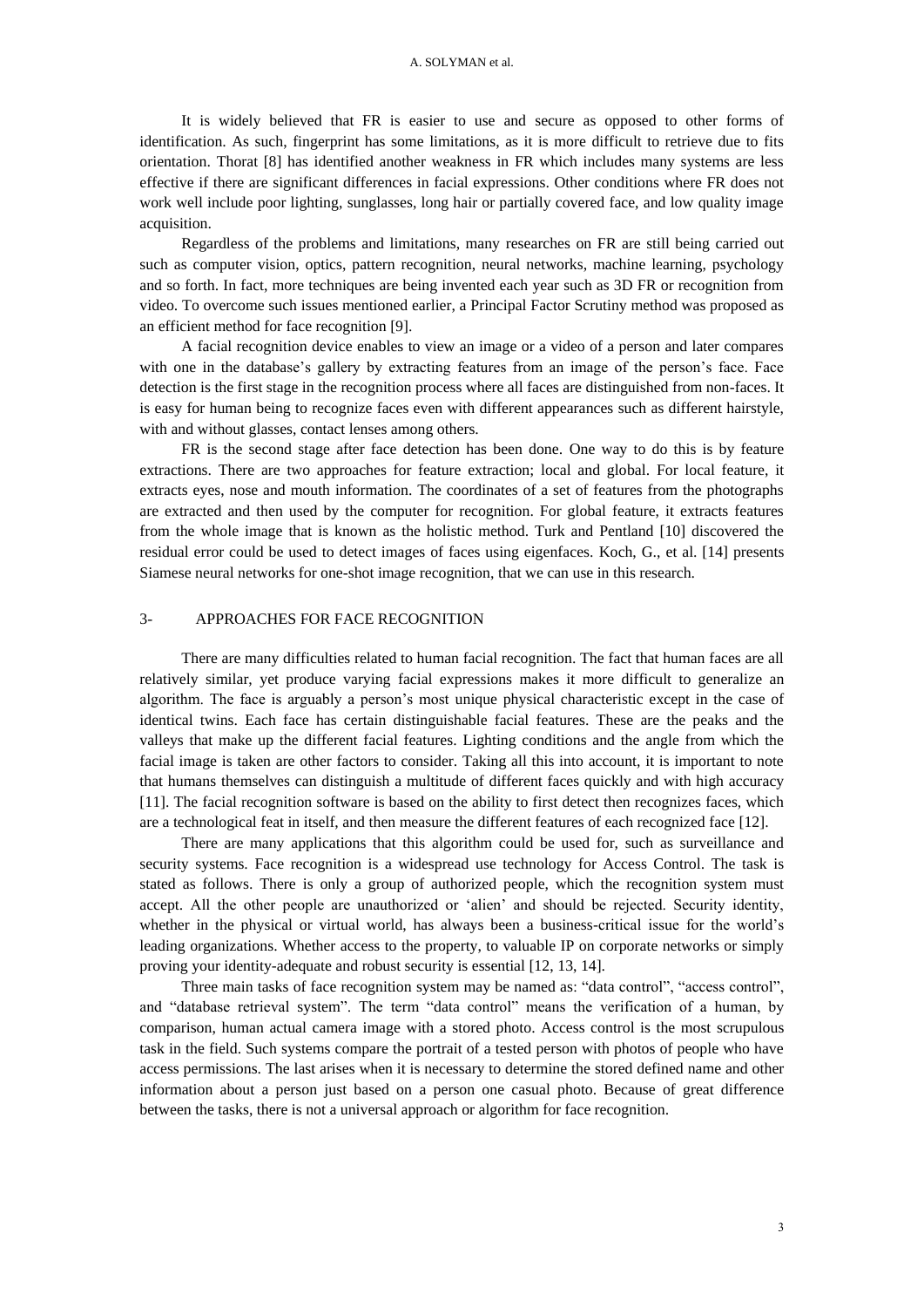### 4- PROPOSED SOLUTION

The proposed solution is a real-time face recognition system that reads a video from a camera connected to the computer running the software, detects any face present in front of the camera, and then checks if this face is exist in a set of face images in a database using face recognition technique. The proposed algorithm consists of two parts. The software part involves deep-learning preparing the dataset, trainee cascades, face detection, and face recognition. The hardware part involves all hardware components like a camera, Ultrasonic sensor, and Microcontroller.

### **4.1 Model and Image Database**

The most popular way to deal with image classification problems in a vast majority of domains is to use a deep neural network trained on a big dataset with further fine-tuning of the chosen deep classifier on the prepared dataset. The proposed comparative study of transfer learning models was made, which are available in open access and found out that the ResNet50 architecture [14] reached 99.79% classification accuracy on a test subset of YouTube face dataset but was stuck on our selfcollected dataset with unsatisfactory 75%. We investigated the problem and discovered that it referred to the type of images used. Their photos were collected and processed under special controlled conditions, so they are rather synthetic and differ from real-life images. It gave us the idea of creating our own database and tests them in reality. At the very beginning, our database had 6 classes of colleagues' faces (Ahmed (Egypt), Dina (Egypt), Delfina (Argentina), Mahmoud Farid (Egypt), Faisal (Egypt) and Diu (Vietnam)). The input face image occupies (p x q) dimensional vector space. For the prepared dataset, it contains 6-classes that was about 115 images total, each image with (256 x 256) pixels has 65536-dimensional image space, see Fig.1. The only way to train a deep neural network on a small dataset is one-shot learning, in particular, Siamese networks [15]. The Siamese network consists of twin networks joined by the similarity layer with the energy function at the top. Weights of twins are tied (the same), thus, the result is invariant and guarantees that very similar images cannot be in very different locations in the feature space. The similarity layer determines some distance metric between so-called embeddings, i.e. high-level feature representations of the input pair of images. Training on pairs is more beneficial since it produces quadratically more possible pairs of images to train the model on, making it hard to overfit. From the trained one-shot model, twin is extracted for further use as a feature extractor. The role of the classifier takes the k-nearest neighbors algorithm, which operates on the feature vectors -outputs of the trained twin. Cosine similarity was applied for the distance metric. The parameter K was set to 1 to be equivalent to the one-shot learning task. The classification accuracy of the model was measured on a test subset of face images and reached 98.8% using all 6 classes [16].



Ahmed / 20 image Dina / 17 image Diu / 20 image





Delfina / 17 images



 $\overline{M}$  Farid / 21 images

*Fig. 1. Colleagues' images of the prepared dataset.*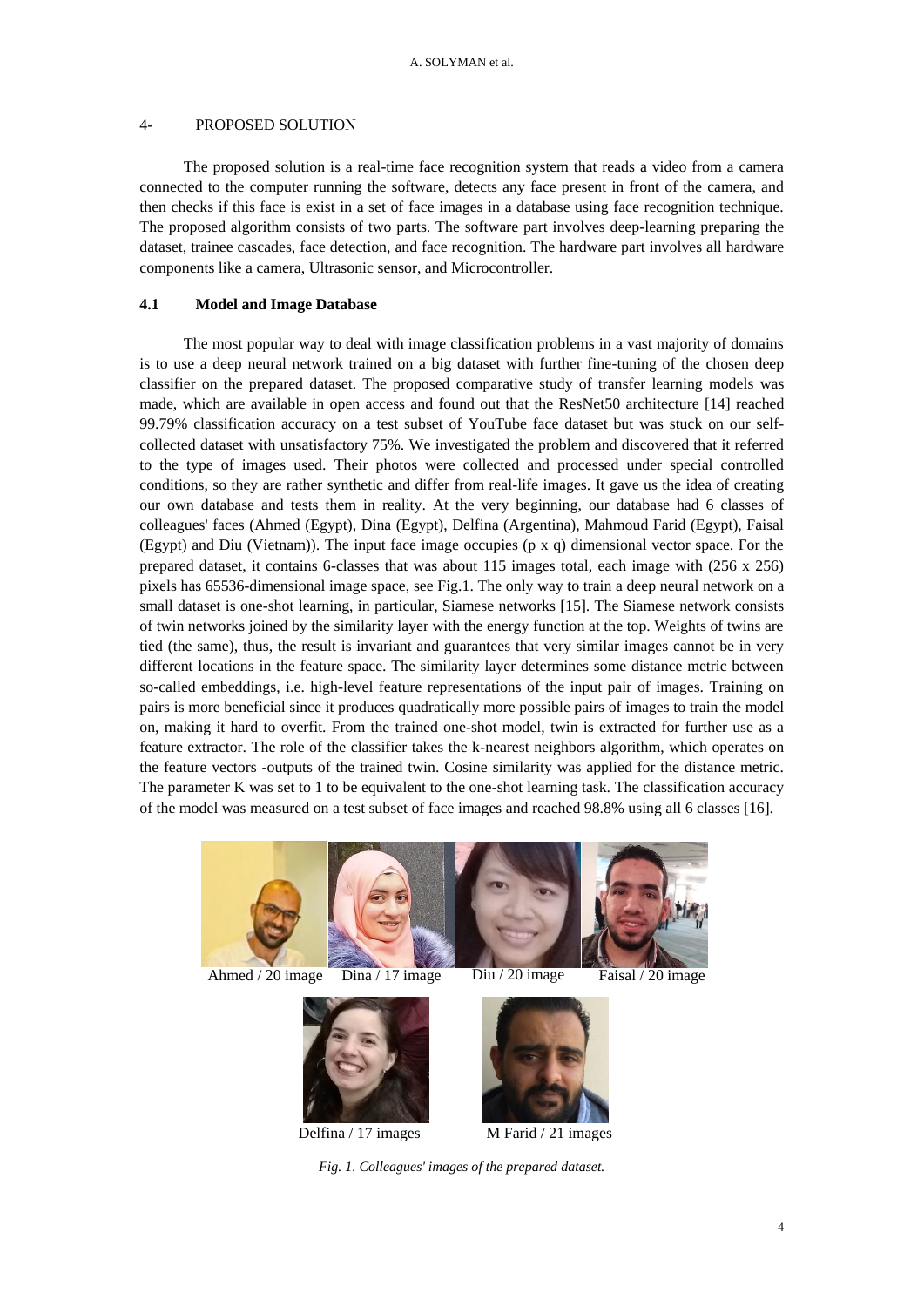#### A. SOLYMAN et al.

To improve the test classification accuracy we made a special comparative study of different types of estimators including logistic regression, support vector machines with cosine similarity as a kernel, decision tree, random forest, gradient boosting and a simple single-layer perceptron with one input and one output layer ending with softmax activation. The single-layer perceptron being trained for 100 epochs with the Adam optimizer allows us to obtain the classification accuracy equal to 99.71% on a test subset of images. The best architecture we created is presented in Fig. 2.



*FIG. 2. Best NNA architecture: one of two Siamese twins and single-layer perceptron*

### **4.2 Software Design**

Figure 3 shows the flowchart of the proposed face recognition system. First, it reads a signal from the ultrasonic sensor to detect the human presence, which could be set to check every second (configurable). If the human presence is detected, then the camera will capture an image containing the face of a human. The face detection part will localize and segment the face region only. The face image is then fed into the face recognition routine. If the recognized face is detected, the system will unlock the door by turning off the magnetic lock. After 30 seconds (configurable), the system will lock again the door by turning on the magnetic lock. The system will then start from the beginning.



*FIG. 3. Flowchart of Face Recognition Security System*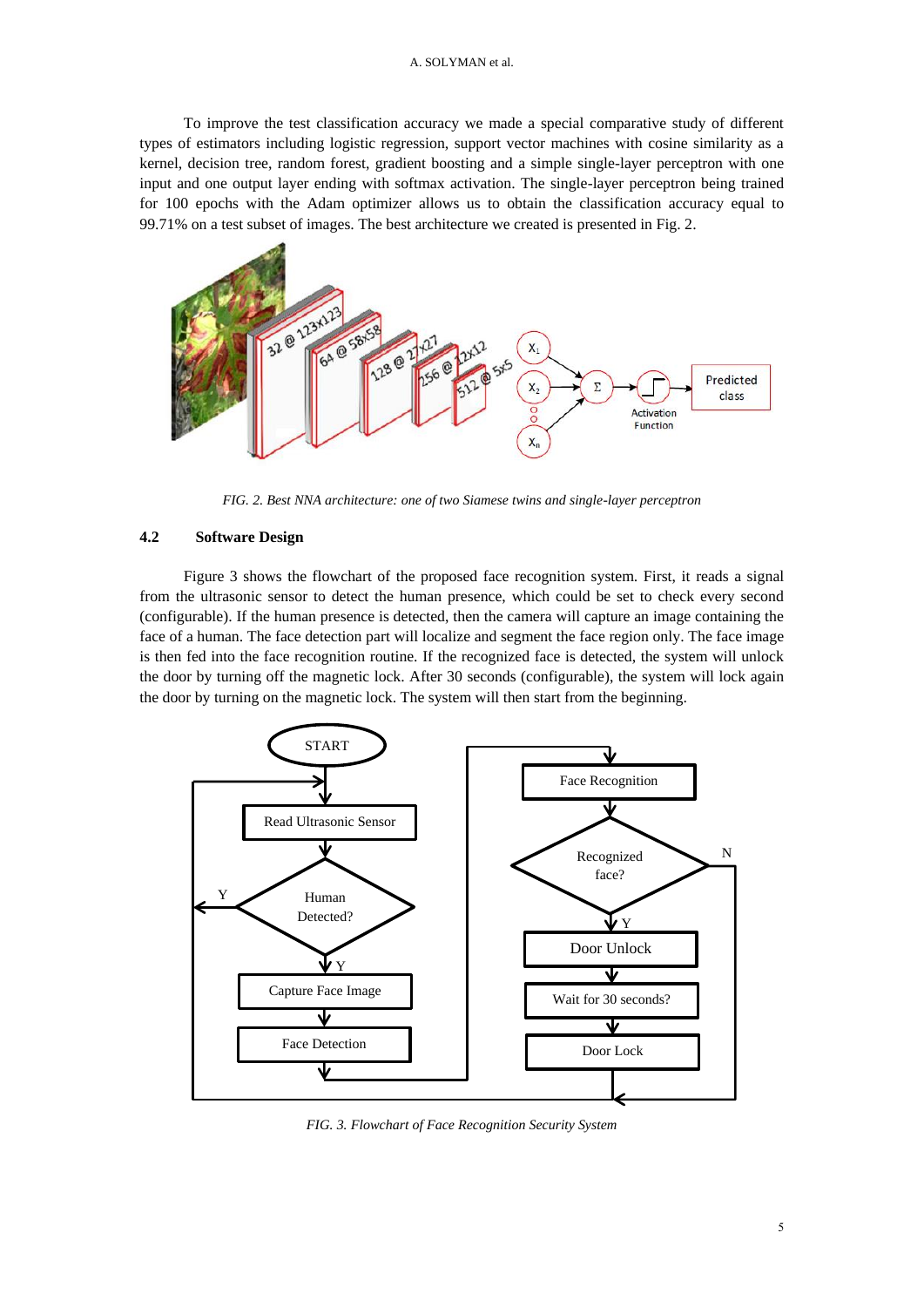#### **4.3 Hardware Design**

Figure 4 shows the proposed block diagram of the face recognition system using Raspberry Pi as a microcontroller which connected to the camera module. Raspberry Pi has the same processing capability as a single-core processor with built-in graphics which can support up to 1080p video standard using its High Definition Media Input (HDMI) port. The ultrasonic sensor is used to detect human presence. The relay circuit is connected to Raspberry Pi and provides an interface to the high voltage magnetic lock. The status could be shown using LED indicators and/or further send SMS using the GSM module, or email using an internet connection. Finally, the overall power required is less than 220W, so that a compact power supply can be used.



*FIG. 4. Block Diagram of Proposed Hardware.*

## 5- IMPLEMENTATION

Figure 5 shows the complete prototype of the face recognition security system. The box contains the Raspberry Pi, ultrasonic sensor, reset button, LEDs and the power input and output. The prototype will be placed beside a door and connected to a magnetic lock as shown in FIG. 6 which is turned off/unlock when the authorized user accesses the system. If unauthorized personnel try to access the door will stay locked and the user image will be stored in the memory. The power supply will be taken from a wall plug and these are the only input and output from the box.

On the software part, the Python and OpenCV library were installed for the algorithm implementation. We build a training Python model to train the faces in order to continue the recognition process. The training data should be loaded into the script. This code will continuously capture images into the training data folder.

The training data given will produce an output named "feature\_extractor.h5" file which contains the positive data processed into it. This process can also be done using Google's GPU to shorten the training time. Finally, ports are initialized using the terminal in root mode to access the GPIO pins. The initial set up was done using a servo but this set up can be replaced with a magnetic lock or solenoid lock by simply changing the Pulse Width Modulation (PWM) pin to any other GPIO pins and initialize the pin in the script. To run the code, the terminal window on the Raspberry Pi is opened and the python code is executed. When the red colored light is turned on the system is ready to execute face recognition.



*FIG. 5. Complete Prototype of Face Recognition Security System.*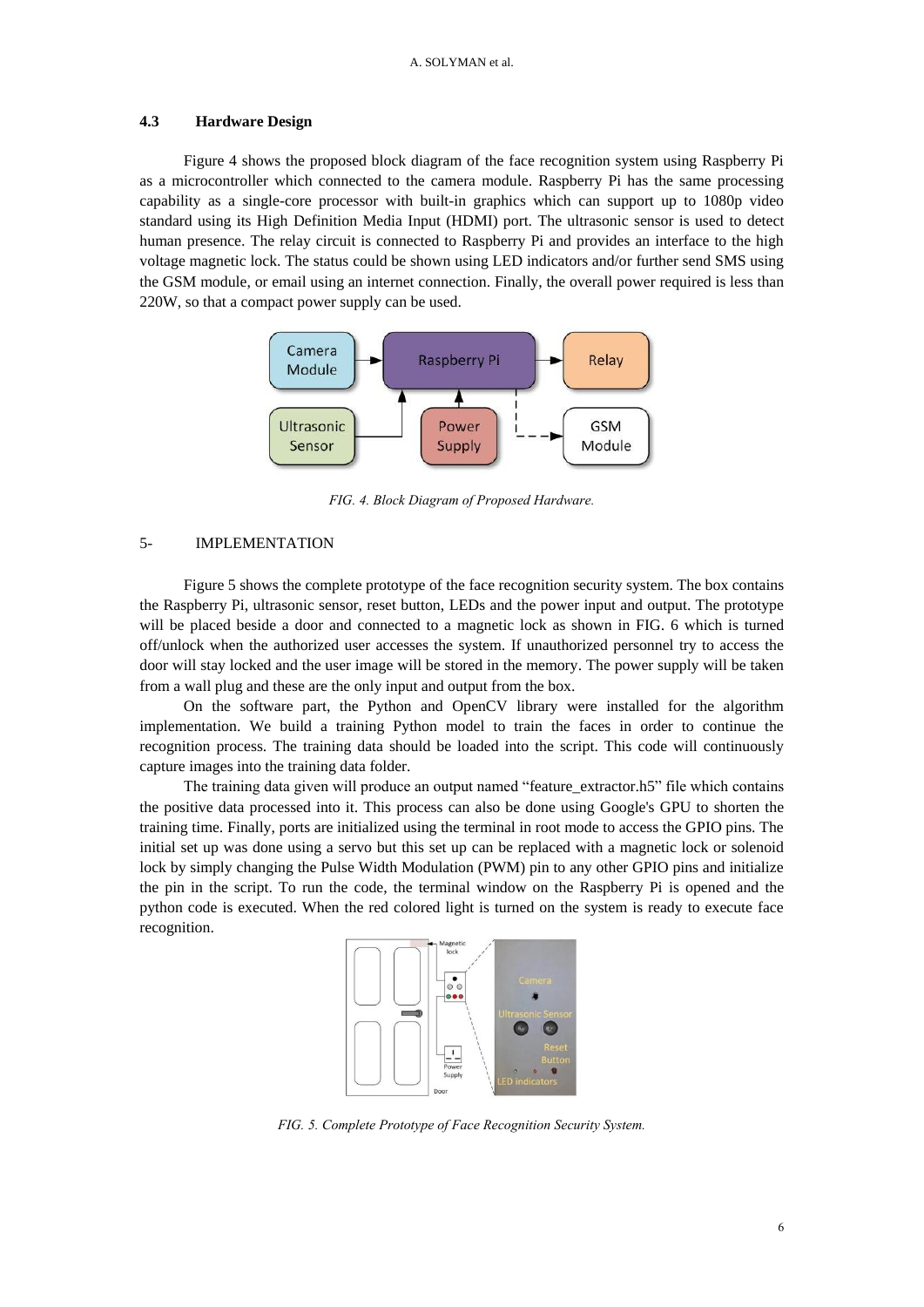

*FIG. 6. Circuit diagram of (a) Relay, (b) Magnetic Lock.*

## 6- RESULTS AND CONCLUSION

The database as shown contains a collection of faces of colleagues (training set) from different places where the system is built to recognize. The training database contains 115 images. For testing, 15 images of 6 known and 3 unknown colleagues were used. To test the recognition performances in real environments, test image of the employees are taken using the webcam.

When training Siamese, we have tried many settings and hyper parameters for the model, until finally we settled on the most stable settings:

1- For loss function, we have chosen a contrastive cosine function.

2- For dropout, which is a regularization technique to avoid severe overfitting, we used 0.2

These settings have resulted with a training accuracy of 99.91% and a validation accuracy of 99.9%

As you can see in the graph, (Fig. 7a), the validation accuracy is following the training accuracy with a slack, and it can be also realized in the loss curves.



*FIG. 7. Training loss and accuracy after (a) feature extraction (Siamese network), (b) transfer learning*

To visualize the effectiveness of our feature extractor, we reduced the feature space into two dimensions using t-SNE (t-distributed Stochastic Neighbor Embedding) method. As can be seen (Fig. 8), faces are grouped into clusters, and each group almost represent a particular one.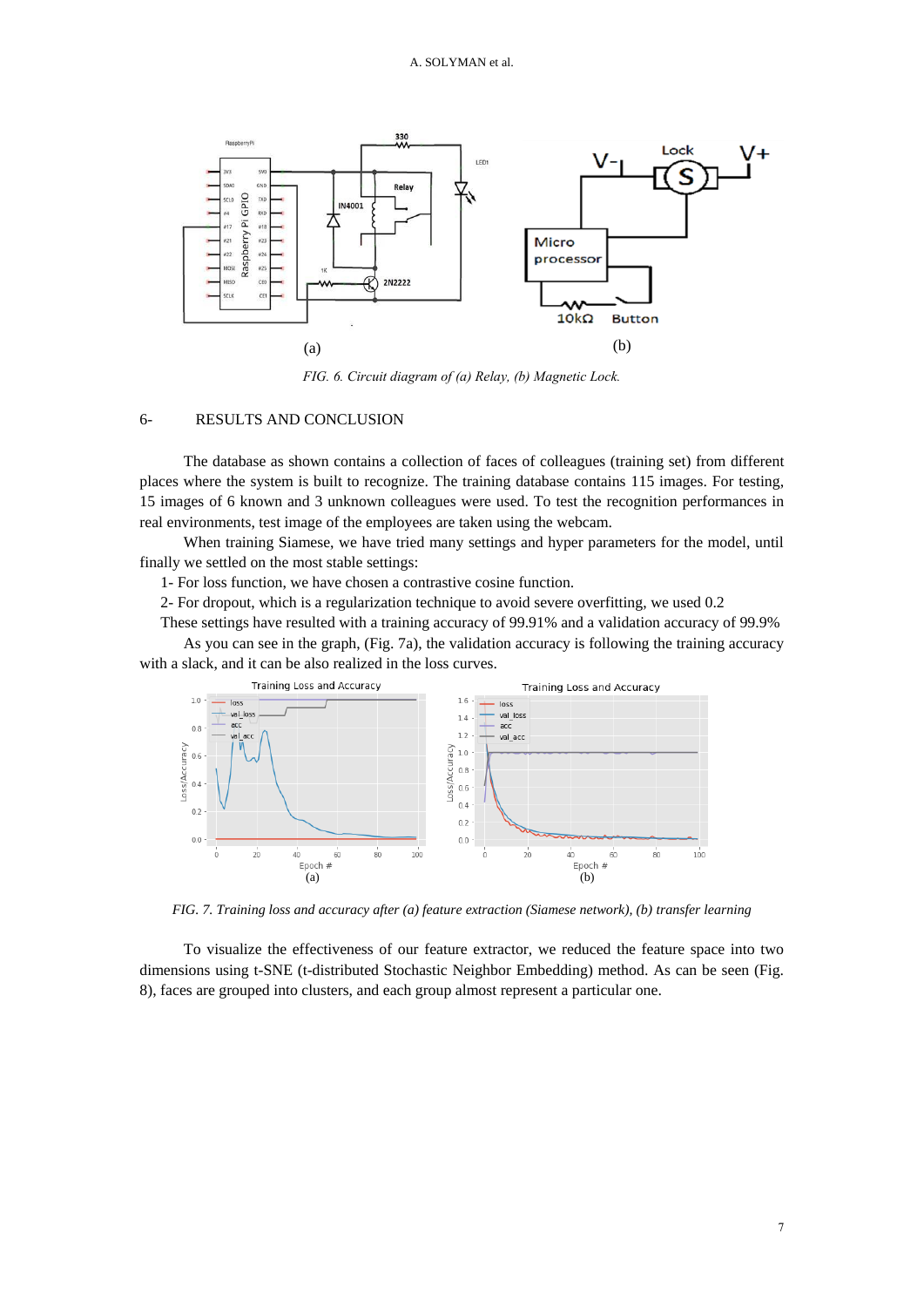

*FIG. 8. Dataset are separated into clusters using t-SNE.*

Afterwards, we integrated our trained feature extractor with additional layers that will be trained to make multiclass classification. For the additional layers, we used rectified linear activation function (ReLU) for the inner layers and softmax for the last layer to generate probability distribution. For dropout, we used 0.2 also. We achieved a training accuracy of 100% and validation accuracy of 99.9%, see Fig. 7b.

The confusion matrix shows the distribution of the classifications on the validation data. This matrix shows how many Predicted class objects were recognized as True class objects. As you can see in Fig.9, there is a high concentration over the diagonal, which means good accuracy.



*FIG. 9. Metrics of the model using confusion matrix*

The model is finally tested on real images different from those included in the dataset. And we found good results, see Fig. 10.



*FIG. 10. The FR algorithm results for random samples of the testedface images.*